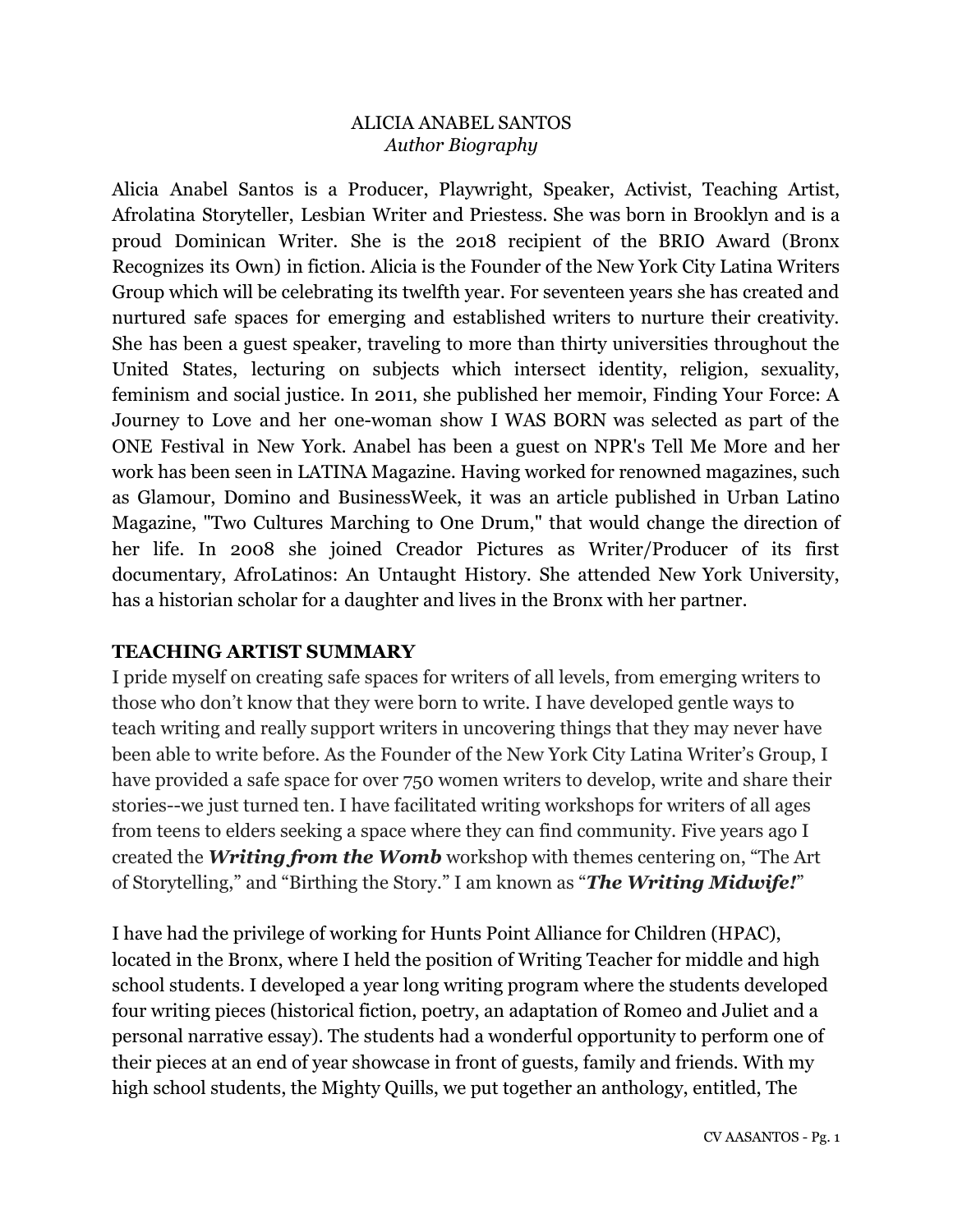Superhero in Me: An Anthology in Prose and Poetry. The students created their very own superhero story. I took the writers through prompts that aided them in creating a superhero from the ground up. They created an origin story for their superhero along with the powers she/he possesses.

One of HPAC's initiatives was centered on the question, "how do we get more parents involved?" I designed a writing workshop with them in mind, "Parents as Storytellers". Oftentimes children do not know who their parents are, where they have been and what their personal legend is. The purpose was not only to share some of the writing techniques I use with the young scholars, but to help them develop and write their own stories using prompts and writing activities. The main intention of our workshop was to encourage and empower parents to know that they too have an important story to tell and with my guidance we would excavate and uncover the story that was aching to be told. The writing prompts I provided took them on a journey from who they are, their greatest life lessons, to what they would want their children/grandchildren to know. They were devastated that the program was only a few weeks long and wanted more. During that workshop one of my older parents (a grandmother) said that she wanted me to bring my workshop to her senior center. There is something beautiful and powerful about self expression and writing is a wonderful tool to help unleash creativity they may not know how to access.

Currently, I am an instructor for BookUp LGBTQ, part of the National Book Foundation's after school program and am sponsored by SUCASA, The Department of Aging and the Institute for Puerto Rican and Hispanic Elderly where I have been facilitating workshops at five senior centers in the Bronx. At each center we meet, read poetry or prose and discuss issues and themes that come up in the pieces/stories. Over the past few years I have held the role of Writing Teacher / Mentor, for organizations such as, the New York City Latina Writers Group, HPAC, Voices Unbroken, The Young Women's Leadership School--Girls INC. NYC, Girls Write Now and East Harlem Tutorial Program -- Summer Institute.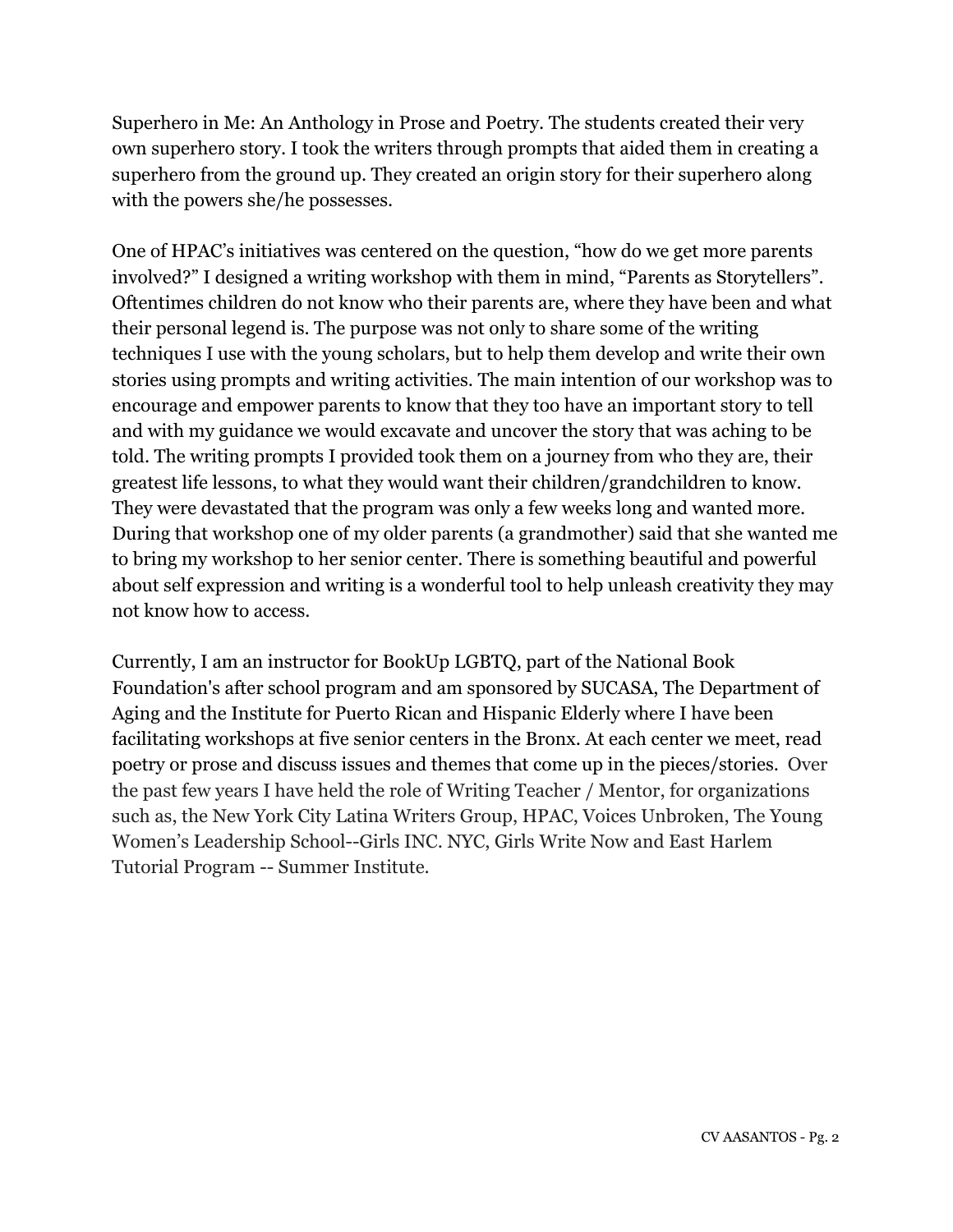# **EMPLOYMENT HISTORY**

| SU CASA ARTIST IN RESIDENCY<br>William Hodson Senior Center, Bronx, NY<br>Teaching Artist $\sim$ A Story for the Ages Writing Workshop                                                                                                                                                                                                               | January 2018 - June 2018    |
|------------------------------------------------------------------------------------------------------------------------------------------------------------------------------------------------------------------------------------------------------------------------------------------------------------------------------------------------------|-----------------------------|
| <b>INSTITUTE FOR THE PUERTO RICAN /</b><br>HISPANIC ELDERLY (IPRHE)<br><b>Writing Teacher</b>                                                                                                                                                                                                                                                        | January 2017 - Present      |
| NATIONAL BOOK FOUNDATION<br>Faculty, Program Instructor<br>BookUp LGBTQ Afterschool Program - HMI                                                                                                                                                                                                                                                    | November 2016 - Present     |
| <b>HETRICK MARTIN INSTITUTE</b><br>Writing Teacher / Facilitator<br>Womyn's Worth Sister Circle                                                                                                                                                                                                                                                      | September 2016 - Present    |
| NYC LATINA WRITERS GROUP, New York, NY<br>Founder / Executive Director                                                                                                                                                                                                                                                                               | October 2006 - Present      |
| <b>SU CASA ARTIST IN RESIDENCY</b><br>James Monroe Senior Center, Bronx, NY<br>Teaching Artist $\sim$ A Story for the Ages Writing Workshop                                                                                                                                                                                                          | January 2017 - June 2017    |
| EAST HARLEM TUTORIAL PROGRAM<br>Writing Teacher/Teaching Artist                                                                                                                                                                                                                                                                                      | June 2016 - August 2016     |
| HUNTS POINT ALLIANCE FOR CHILDREN<br>Writing Teacher/Teaching Artist                                                                                                                                                                                                                                                                                 | November 2015 - August 2016 |
| <b>GIRLS INC NYC</b><br>Program Specialist                                                                                                                                                                                                                                                                                                           | August 2014 - August 2015   |
| CREADOR PICTURES, LLC, NY / Bogota, Colombia May 2008 – Present<br>Writer/Co-Producer - www.afrolatinos.tv<br>Conducted over 200 interviews. Wrote and edited scripts. Managed website. Produced<br>segments for TV. Writer for documentary series Afrolatinos: The Untaught Story.<br>Traveling to over fifteen countries throughout Latin America. |                             |

ARCHITECTURAL RECORD, McGraw-Hill 2010-2011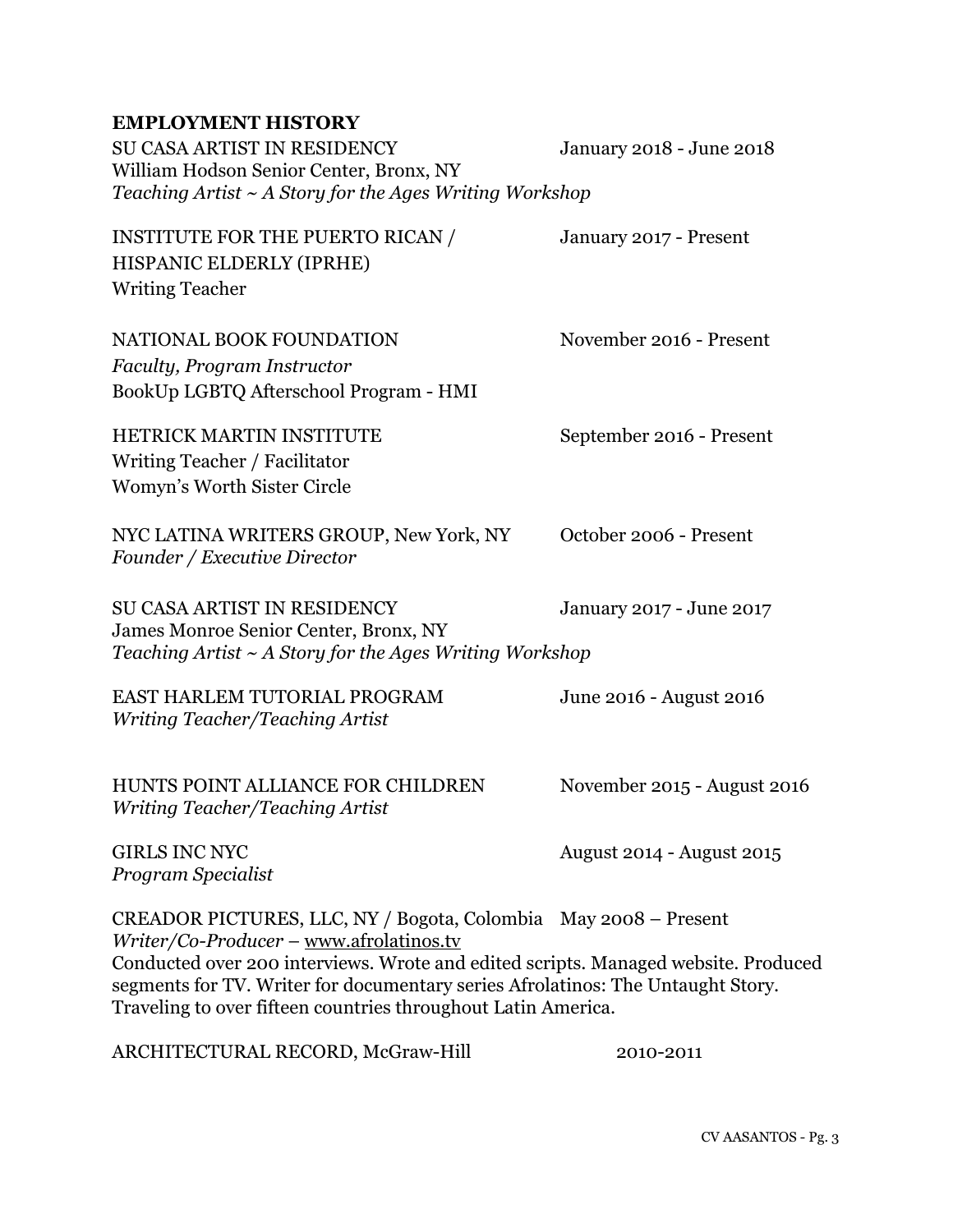| BUSINESSWEEK Magazine, New York, NY     | $2006 - 2008$ |
|-----------------------------------------|---------------|
| DOMINO / GLAMOUR Magazine, New York, NY | $2004 - 2004$ |
| CONDE NAST PUBLICATIONS, New York, NY   | 2002-2004     |

#### **LECTURES/PRESENTATIONS/ARTIST TALKS/PERFORMANCES**

Speaker / Presentation: Black History Month, Bluefield State College, Bluefield, West Virginia, February, 2018

Speaker / Presentation: Dia Internacional de La Mujer Afrodescendiente / International Day for Women of African Descent, Valencia, Spain, July, 2017

Speaker / Presentation: International Decade for People of African Descent, Afrolatinos the Untaught Story, United Nations, New York, New York, February, 2017

Lecturer/Presentation: Beyond Hispanic Heritage Month, Hampshire College, Amherst, Massachusetts, October, 2015

Lecturer/Presentation: Afrolatinos Film Screening, Afrolatino Week, Syracuse University, Syracuse, New York, October, 2015

Lecturer/Presentation: "Will the REAL Black Girl Please Stand Up?" dialogue on the Black/Brown divide--Deconstructing the Divide and Reconstructing the Reality of Race, Syracuse University, Syracuse, New York, April, 2014

Artist talk: Afrolatinas: Race, Gender, Militarization in the Americas, panel discussion with Charo Mina Rojas, Janvieve Williams Comrie, and Bruja, Da Urban Butterflies, Washington Heights, New York, March, 2014

Artist talk: Guest on NPR's Tell Me More radio show with Michel Martin, discussing the government shutdown and how it affects Latinos, the Dominican/Haitian debate on denationalization and Little Miss Delaware. New York, NY, October 2013

#### **TEACHING EXPERIENCE**

Ongoing instructor of six week Writing from the Womb workshop, "The Art of Storytelling," and "Birthing the Story," Columbia University, New York, NY, October 2013 to Present

Workshop facilitator: "Latinegra: Transforming Pain into Power," Sisterhood Summit V, "When We Were Free: Black Women, Girls & Emotional Emancipation," Black Girl Project, Brooklyn, New York, October, 2015

Instructor of three week blog writing workshop, "Tu Vida Tu Voz," Havana and Santiago, Cuba, April-May, 2012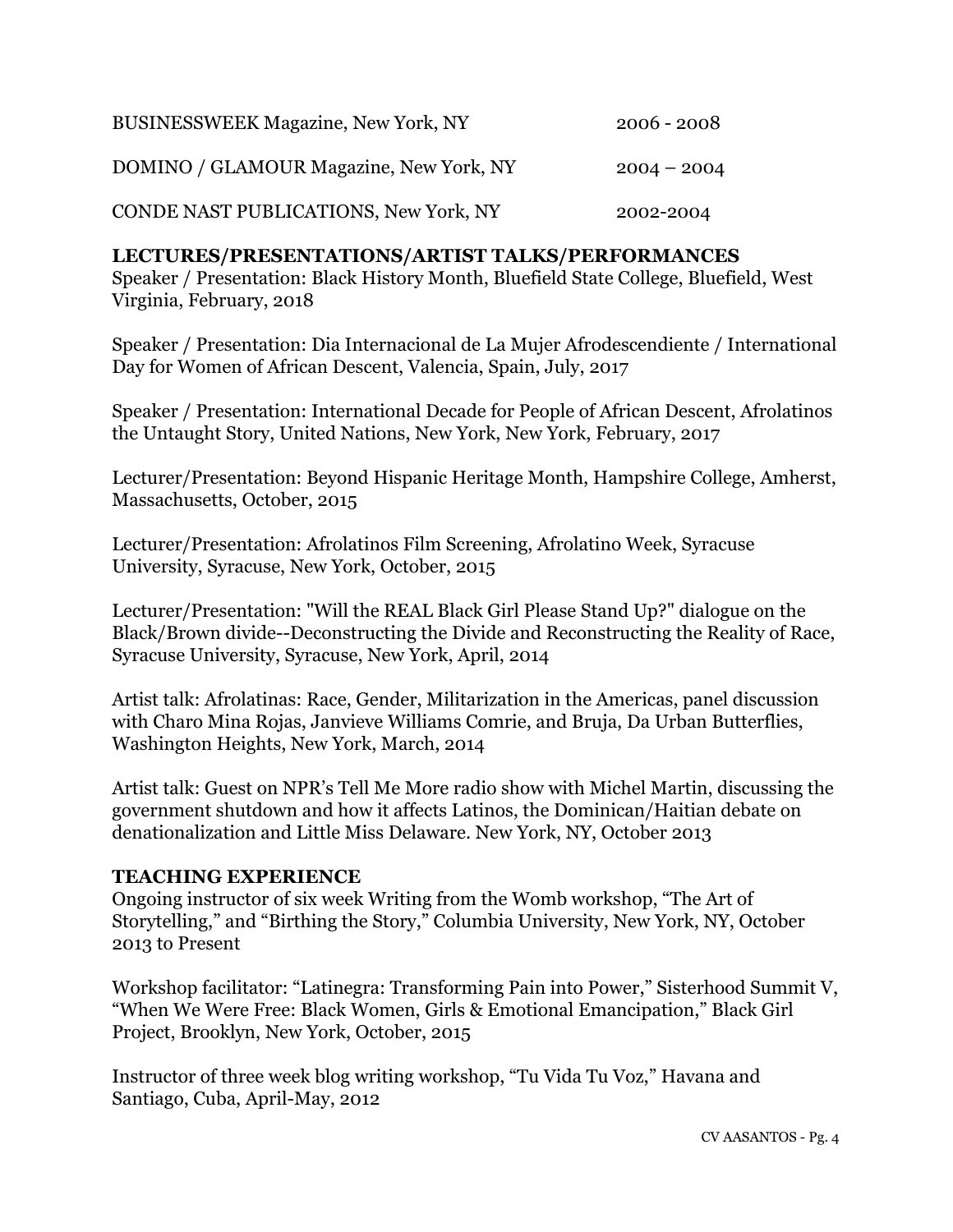### **KEYNOTES**

"Born in Two Cultures, Belonging to None: Black History Month, Bluefield State College, Bluefield, West Virginia, February, 2018

**"**Intersections of Privilege: The War on Women and Black Latinos," Latino Heritage Month, Siena College, Albany, New York, September, 2015

Noche de la Mujer 17th Annual Dinner, "Week of Illumination." SUNY New Paltz, April 2015

The Latina Leadership Summit,Una Mujer, A Woman's Journey, University of Albany, March 2015

"The Next Big Dream," Hofstra University, November, 2014

"Born of Several Cultures, Yet Belonging to None!" Hobart and William Smith Colleges, Geneva, New York, March, 2014

"A Woman's Worth," Lebanon Valley College, Women's Leadership Symposium, Anville, Pennsylvania, September, 2013

"Without Limits: A Women's Movement," Syracuse University, Syracuse, New York, March, 2012

#### **THEATRE**

Teaching Artist: The Young Women's Leadership School, Students participated in Young Playwrights for Change, New York, February, 2015 Directorial debut of Brooklyn Quartet an ensemble performance, Written by Rock WILK, Medicine Show Theatre, New York, New York, February 2014 I Was Born, Writer, Director, staged reading and college tour 2010 through 2013

#### **BOOKS/PUBLICATIONS**

Sinister Wisdom Contributor and book review, "Adelina's Perfect Girl." Published, July 2015

Santos, Alicia A. "Commentary: Today I'm Embarrassed to Be Dominican."[http://www.latina.com/lifestyle/news/commentary-today-im-embarrassed](http://www.latina.com/lifestyle/news/commentary-today-im-embarrassed-be-dominican) [-be-dominican](http://www.latina.com/lifestyle/news/commentary-today-im-embarrassed-be-dominican), Latinas Lifestyle, Entertainment, Beauty, Fashion, Celebrity News For Latinas. Latina Magazine, 4 Sept. 2013. Web. 28 May 2014 Santos, Alicia A. "Poetry Library." The Voices Project [http://www.thevoicesproject.org/poetry-library/virgin-love-by-alicia-anabel-santos,](http://www.thevoicesproject.org/poetry-library/virgin-love-by-alicia-anabel-santos) 26

Feb. 2014. Web. 2 May 2018